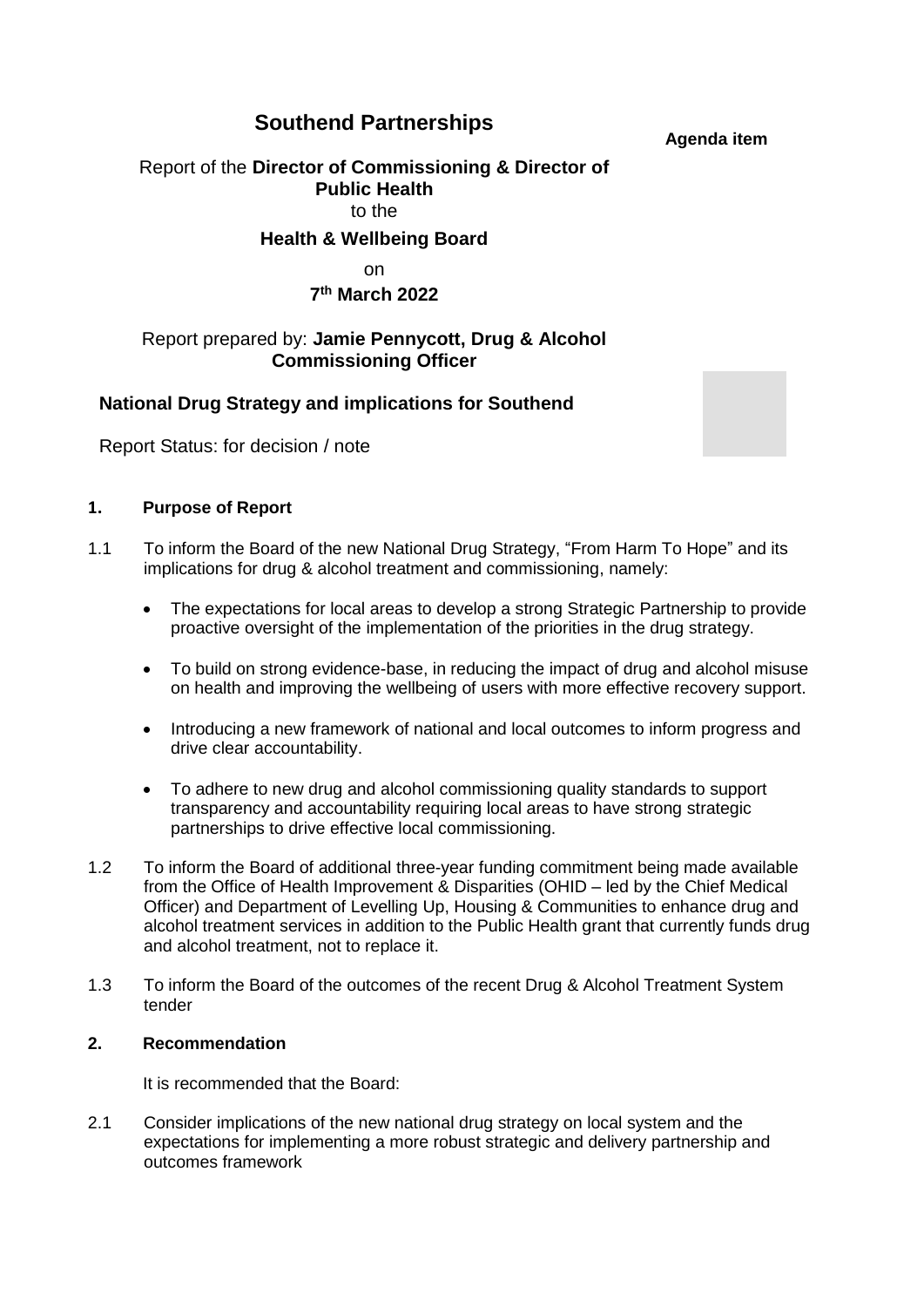# **3. National Drug Strategy aims and requirements**

3.1 On 6th December 2021, HM Government published a new 10-year national drug strategy, From *Harm to Hope*. The strategy has been written following an independent Review of Drugs initiated by the Home Secretary in February 2019 led by Professor Dame Carol Black.

The first phase of the independent review focused on the state of the national drugs market and its impacts on serious crime, violence and mortality, while the second phase focused on the state of the treatment, recovery and prevention sectors and the ability of services to meet the scale of demand.

# 3.2 The key findings of Dame Carol Black review were broadly:

- Drug-related deaths are at an all-time high
- The lucrative drug market has become much more violent
- There are increasing levels of exploitation among young people and vulnerable drug users driven by the county lines model of operation within the drug market
- Need for more proactive sharing and adoption of good practice and building on strong evidence-based interventions to ensure more sustainable health outcomes and good value for money
- A decade of austerity has resulted in a loss of skills, expertise and capacity across the treatment, recovery and prevention sector
- Substance misuse concerns can only be resolved through co-ordinated activity across multiple government departments, and this will need to be mirrored at local implementation levels by having strategic buy-in from a wide range of partner services
- 3.3 The new national drug strategy appears to have adopted the majority of the recommendations made in Dame Carol Black's review including:
	- The development of a Joint Combating Drugs Unit which will hold the range of government departments accountable for their progress against the aims of the drug strategy
	- Committing to significant investment to rebuild the skills and expectations of the treatment and recovery workforce
	- Requiring commitment from local areas to develop strong Strategic Partnerships to provide proactive oversight of the implementation of the priorities in the drug strategy. Core members to include:
		- Elected members
		- Local authority officials (expertise in relevant areas to include substance misuse, housing, employment, education, social care and safeguarding)
		- Local NHS strategic leads (e.g. clinical commissioning groups, primary care networks and Integrated Care Partnerships)
		- NHS England and Improvement
		- The Office for Health Improvement and Disparities regional lead
		- Substance misuse treatment providers
		- Voluntary, community and social enterprise sector
		- People affected by drug-related harm
		- Primary care representatives
		- Mental health treatment providers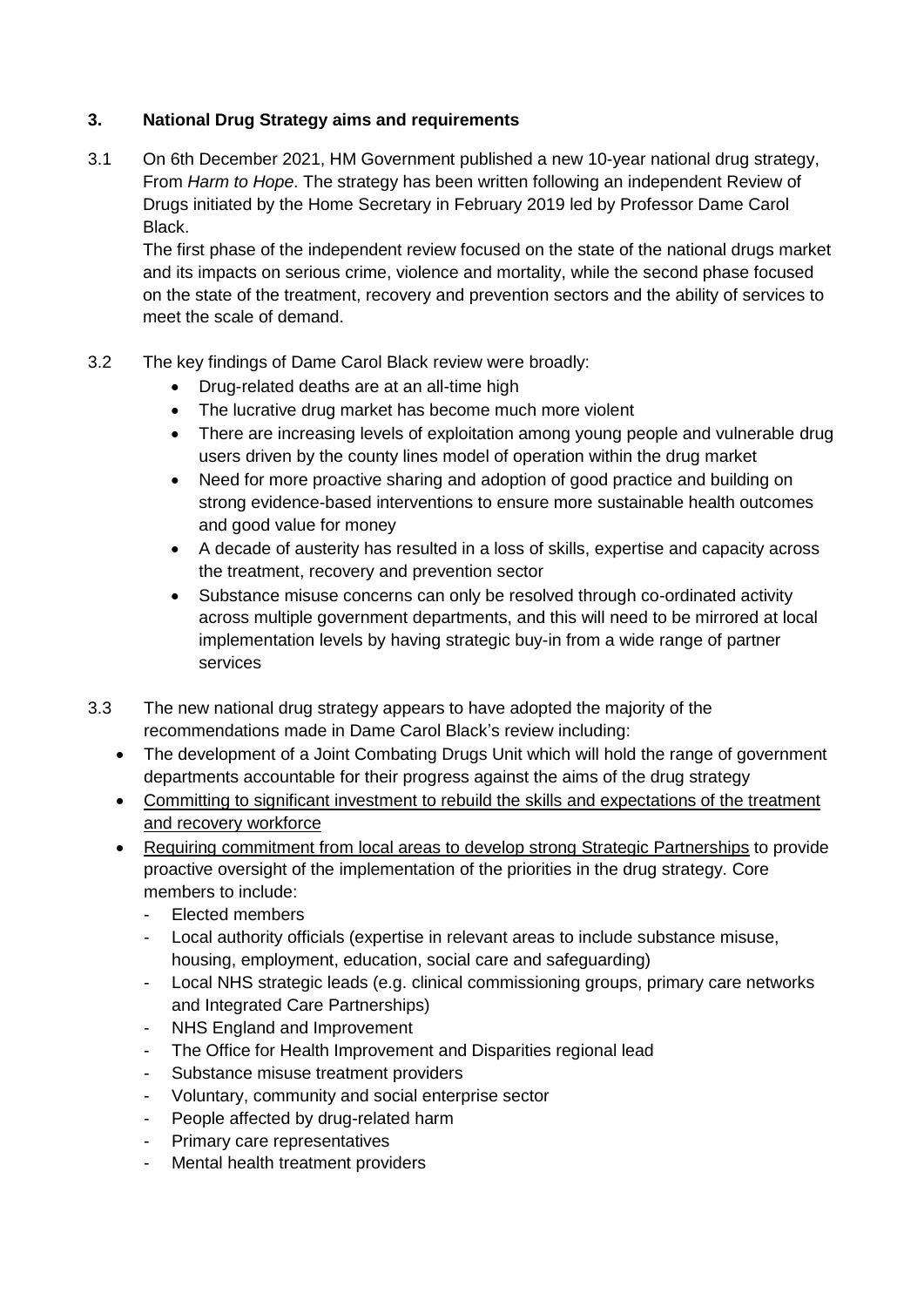- Local schools and further education representatives
- Jobcentre Plus
- Police representatives
- Police and Crime Commissioner
- **Probation Service**
- Youth offending service
- Prisons and young offender institutions.
- Improving the integration and joint commissioning approaches between a range of partners, including recognition of the importance of accommodation and employment as pillars of sustaining recovery
- Developing drug and alcohol commissioning quality standards to support transparency and accountability and requiring local areas to have strong strategic partnerships to drive effective local commissioning

#### **4. Immediate and further funding**

- 4.1 Although there will be several rounds of funding being made available across the next three years, the Office for Health Improvement & Disparities (OHID) have stated that it is their expectation that the new funding streams should be used to enhance and build upon the Public Health grant that currently funds drug and alcohol treatment, not to replace it.
- 4.2 Across the last year, local drug and alcohol partnerships were allocated a single-year Universal Grant which was provided to improve the interface between drug and alcohol treatment services and the criminal justice system. OHID have now confirmed that this Universal Grant allocation will continue across the next three years (through to  $31<sup>st</sup>$  March 2025).
- 4.3 Since January 2021, Southend has been one of 43 partnerships which have received the Rough Sleeping Drug & Alcohol Treatment Grant (RSDATG) to enhance the treatment and recovery opportunities for rough sleepers and those accommodated through the Everyone In scheme. This funding is currently scheduled to continue until 31<sup>st</sup> March 2023.
- 4.4 The national drug strategy states a commitment to invest £780m into drug treatment nationally over the next three years, and that this will be allocated to the 149 local partnerships in three waves. The first wave, being issued from  $1<sup>st</sup>$  April 2022, will be allocated to the 50 partnerships with the greatest levels of local need in relation to their current levels of funding. The next 50 most needy receiving funding from April 2023, and the final partnerships from April 2024.
- 4.5 No confirmation of the levels of funding or the partnerships involved in each wave has been issued yet, but discussion with Eastern region OHID colleagues suggests that it is not anticipated that any partnership in the East of England will be in wave 1. As Southend has some of the highest estimates of heroin and crack cocaine use in the Eastern region, alongside high rates of homelessness, Southend may be in wave 2, however this has not yet been determined.
- 4.6 On the 3<sup>rd</sup> of February an expert advisory group from the English Substance Use Commissioning Group (ECUSG) working with the Addiction and Inclusion Directorate at